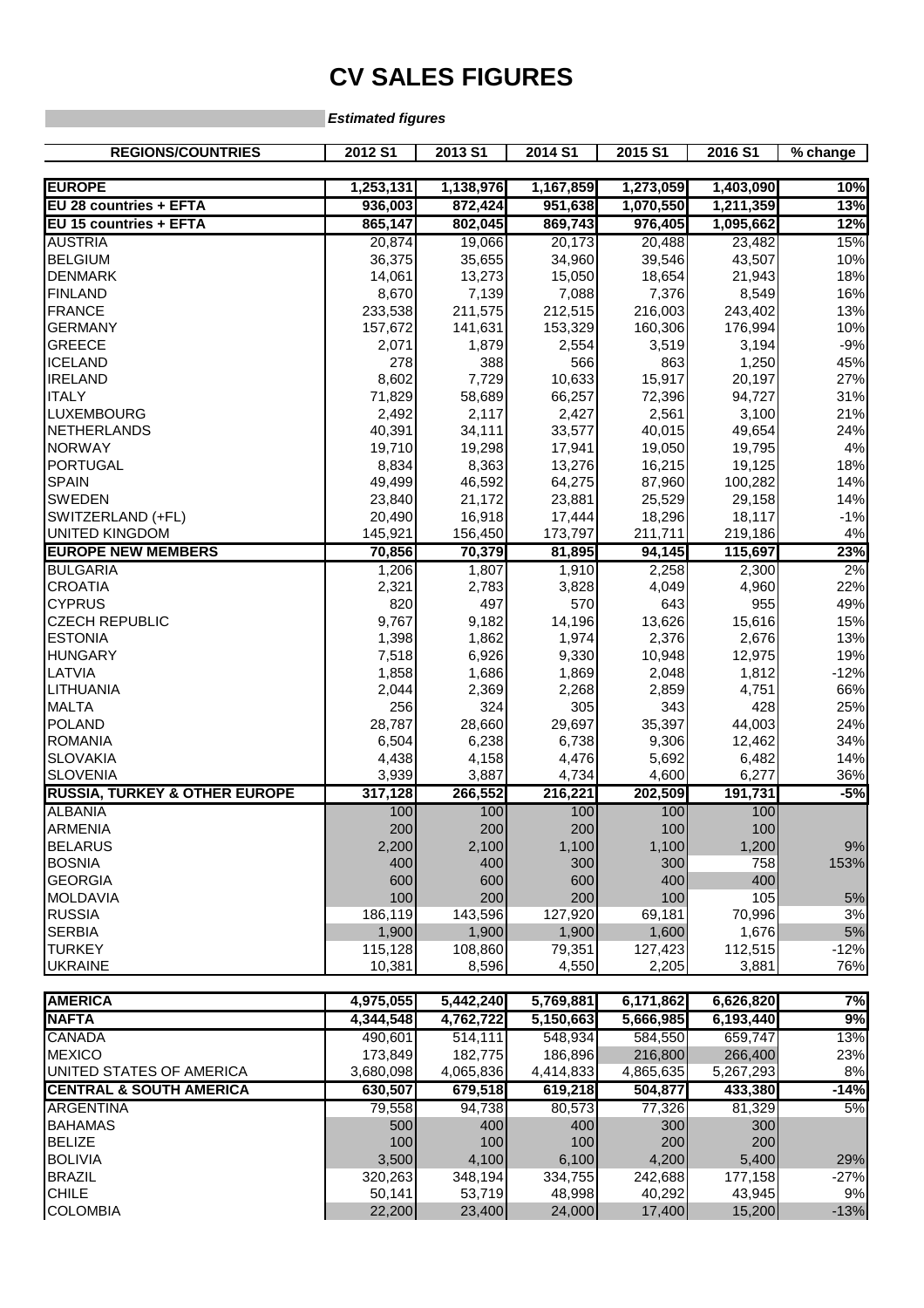| <b>REGIONS/COUNTRIES</b>        | 2012 S1          | 2013 S1         | 2014 S1          | 2015 S1         | 2016 S1         | % change        |
|---------------------------------|------------------|-----------------|------------------|-----------------|-----------------|-----------------|
| <b>COSTA RICA</b>               | 3,000            | 3,100           | 3,400            | 5,400           | 6,600           | 22%             |
| <b>CUBA</b>                     | 200              | 300             | 200              | 200             | 300             | 50%             |
| DOMINICAN REPUBLIC              | 5,900            | 6,700           | 6,800            | 8,000           | 9,500           | 19%             |
| <b>ECUADOR</b>                  | 20,090           | 19,265          | 18,889           | 14,300          | 8,500           | $-41%$          |
| <b>EL SALVADOR</b>              | 3,000            | 3,100           | 3,300            | 3,400           | 2,900           | $-15%$          |
| <b>GUADELOUPE</b>               | 1,073            | 1,059           | 1,033            | 1,009           | 1,062           | 5%              |
| <b>GUATEMALA</b>                | 4,900            | 5,900           | 6,100            | 6,400           | 6,300           | $-2%$           |
| <b>GUYANA</b>                   | 604              | 550             | 562              | 473             | 492             | 4%              |
| <b>HONDURAS</b>                 | 4,900            | 5,400           | 5,000            | 5,100           | 4,600           | $-10%$          |
| <b>JAMAICA</b>                  | 1,200            | 1,300           | 1,300            | 1,800           | 1,500           | $-17%$          |
| <b>MARTINIQUE</b>               | 947              | 878             | 1,031            | 1,032           | 1,061           | 3%              |
| <b>NICARAGUA</b>                | 2,500            | 2,600           | 2,100            | 3,100           | 3,500           | 13%             |
| <b>PANAMA</b>                   | 4,000            | 4,100           | 4,500            | 4,700           | 5,000           | $6\%$           |
| PARAGUAY                        | 4,900            | 5,200           | 4,700            | 4,600           | 4,800           | 4%              |
| PERU                            | 30,521           | 32,215          | 25,677           | 28,057          | 26,133          | $-7%$           |
| PUERTO RICO                     | 20,800           | 21,900          | 20,400           | 21,200          | 17,900          | $-16%$          |
| <b>TRINIDAD &amp; TOBAGO</b>    | 3,200            | 3,400           | 4,800            | 4,400           | 4,500           | 2%              |
| <b>URUGUAY</b>                  | 9,100            | 9,400           | 8,000            | 5,900           | 4,700           | $-20%$          |
| VENEZUELA                       | 33,410           | 28,500          | 6,500            | 3,400           | 500             | $-85%$          |
|                                 |                  |                 |                  |                 |                 |                 |
| <b>ASIA/OCEANIA/MIDDLE EAST</b> | 4,090,995        | 4,219,761       | 4,017,002        | 3,648,355       | 3,722,056       | 2%              |
| <b>AUSTRALIA</b>                | 108,481          | 121,959         | 115,466          | 118,004         | 128,598         | 9%              |
| AZERBAIJAN                      | 500              | 800             | 900              | 700             | 300             | $-57%$          |
| <b>BAHRAIN</b>                  | 3,500            | 4,600           | 5,600            | 5,200           | 4,100           | $-21%$          |
| <b>BANGLADESH</b>               | 9,300            | 9,000           | 11,100           | 12,800          | 9,800           | $-23%$          |
| <b>BRUNEI</b>                   | 2,500            | 2,400           | 2,900            | 1,500           | 1,500           |                 |
| <b>CAMBODIA</b>                 | 700              | 700             | 800              | 2,500           | 2,800           | 12%             |
| <b>CHINA</b>                    | 1,984,581        | 2,117,142       | 2,050,167        | 1,754,653       | 1,787,449       | 2%              |
| <b>HONG-KONG</b>                | 4,253            | 5,901           | 6,713            | 8,659           | 8,103           | $-6%$           |
| <b>INDIA</b>                    | 420,373          | 384,897         | 303,235          | 318,526         | 370,863         | 16%             |
| <b>INDONESIA</b>                | 163,153          | 167,615         | 163,529          | 141,861         | 107,663         | $-24%$          |
| <b>IRAQ</b><br><b>IRAN</b>      | 19,800<br>70,700 | 19,200          | 13,100<br>88,600 | 7,700<br>81,300 | 3,900<br>75,600 | $-49%$<br>$-7%$ |
| <b>ISRAEL</b>                   | 8,200            | 55,200<br>7,600 | 7,100            | 6,300           | 7,100           | 13%             |
| <b>JAPAN</b>                    | 421,592          | 400,301         | 439,259          | 424,882         | 414,690         | $-2%$           |
| <b>JORDAN</b>                   | 5,700            | 7,100           | 4,000            | 4,000           | 4,200           | $5%$            |
| <b>KAZAKSTAN</b>                | 4,179            | 5,210           | 6,059            | 4,240           | 2,974           | $-30%$          |
| <b>KYRGYZSTAN</b>               | 400              | 400             | 400              | 400             | 100             | $-75%$          |
| <b>KUWAIT</b>                   | 11,600           | 12,900          | 12,700           | 9,600           | 6,700           | $-30%$          |
| <b>LAOS</b>                     | 1,000            | 1,500           | 2,400            | 4,400           | 3,800           | $-14%$          |
| <b>LEBANON</b>                  | 1,000            | 1,000           | 1,000            | 1,000           | 1,000           |                 |
| <b>MACEDONIA</b>                | 300              | 400             | 400              | 300             | 400             | 33%             |
| <b>MALAYSIA</b>                 | 35,368           | 37,497          | 36,363           | 35,651          | 31,102          | $-13%$          |
| <b>MONGOLIA</b>                 | 100              | 300             | 200              | 100             | 200             | 100%            |
| <b>MYANMAR</b>                  | 500              | 500             | 400              | 400             | 500             | 25%             |
| <b>NEPAL</b>                    | 1,000            | 1,000           | 1,500            | 900             | 1,400           | 56%             |
| <b>NEW CALEDONIA</b>            | 2,131            | 2,402           | 2,250            | 1,800           | 1,459           | $-19%$          |
| <b>NEW ZEALAND</b>              | 11,704           | 14,754          | 17,862           | 19,252          | 21,359          | 11%             |
| <b>OMAN</b>                     | 36,800           | 36,600          | 34,200           | 22,700          | 20,700          | $-9%$           |
| <b>PAKISTAN</b>                 | 13,615           | 9,753           | 11,668           | 22,324          | 18,207          | $-18%$          |
| <b>PALESTINE</b>                | 7,400            | 7,200           | 7,200            | 7,200           | 7,200           |                 |
| PHILIPPINES                     | 51,011           | 66,564          | 77,014           | 78,717          | 104,926         | 33%             |
| <b>QATAR</b>                    | 9,900            | 9,800           | 10,500           | 8,400           | 6,200           | $-26%$          |
| <b>SAUDI ARABIA</b>             | 81,500           | 83,000          | 95,800           | 77,000          | 61,900          | $-20%$          |
| <b>SINGAPORE</b>                | 2,363            | 3,014           | 5,463            | 6,098           | 10,339          | 70%             |
| <b>SOUTH KOREA</b>              | 146,714          | 158,157         | 156,796          | 158,080         | 154,423         | $-2%$           |
| <b>SRI LANKA</b>                | 700              | 1,000           | 800              | 2,200           | 4,100           | 86%             |
| <b>SYRIA</b>                    | 3,800            | 3,700           | 3,100            | 3,100           | 3,100           |                 |
| <b>TAJIKISTAN</b>               | 100              | 100             | 100              | 100             | 100             |                 |
| <b>TAHITI</b>                   | 500              | 500             | 700              | 500             | 600             | 20%             |
| <b>TAIWAN</b>                   | 33,150           | 24,484          | 25,825           | 28,194          | 33,495          | 19%             |
| <b>THAILAND</b>                 | 348,804          | 369,129         | 235,291          | 195,354         | 213,927         | 10%             |
| <b>TURKMENISTAN</b>             | 100              | 100             | 100              | 100             | 100             |                 |
| UNITED ARAB EMIRATES            | 28,400           | 27,500          | 27,600           | 20,800          | 16,900          | $-19%$          |
| <b>UZBEKISTAN</b>               | 5,900            | 5,900           | 5,900            | 5,900           | 5,700           | $-3%$           |
| <b>VIETNAM</b>                  | 26,623           | 29,982          | 23,942           | 43,360          | 61,379          | 42%             |
| <b>YEMEN</b>                    | 1,000            | 1,000           | 1,000            | 1,600           | 1,100           | $-31%$          |